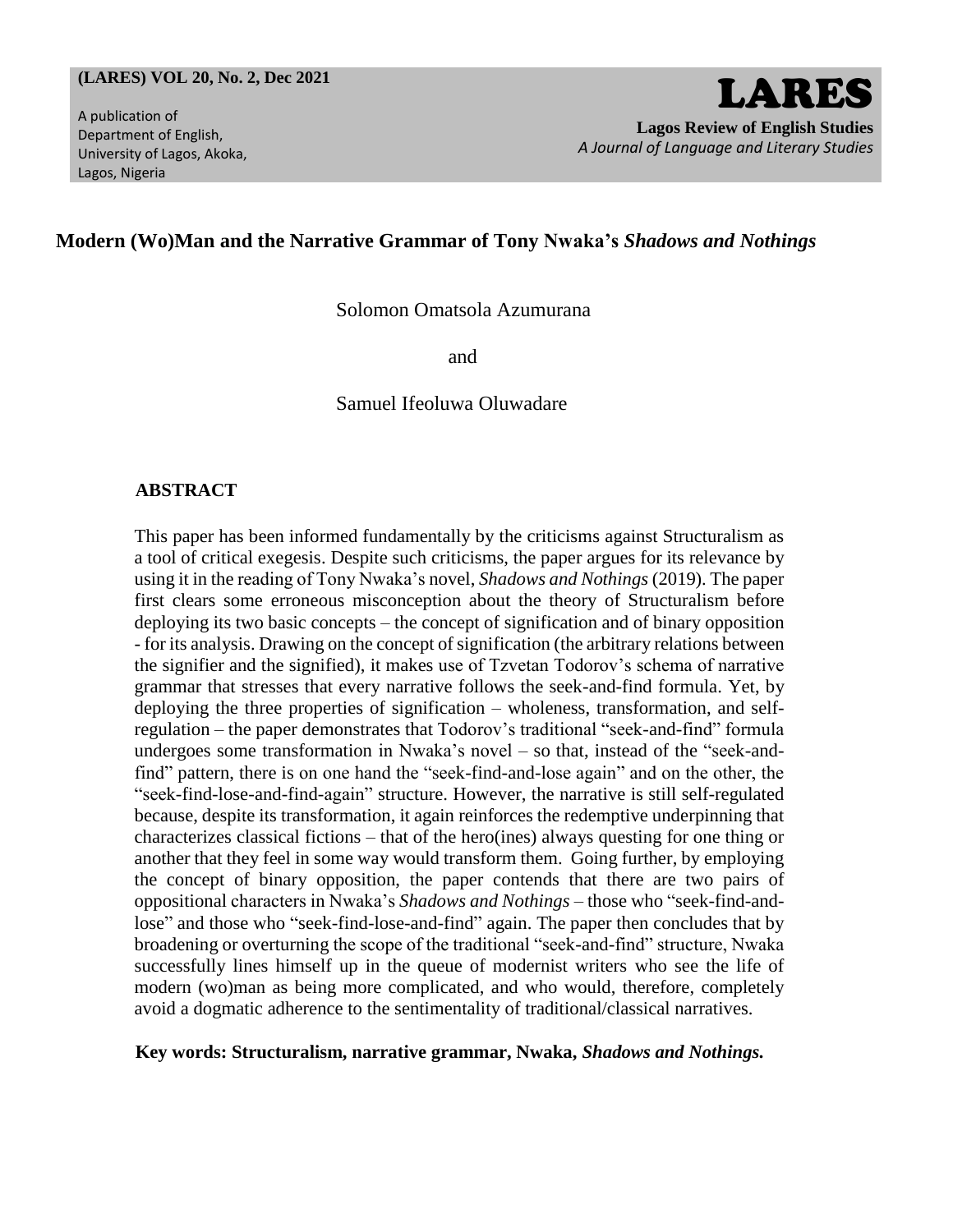#### **Introduction**

Arguably, there is no critical theory that has been so maligned in its usefulness to critical exegesis as Structuralism. For instance, while acknowledging that "[m]odern structuralism seeks to be scientific" (494), G. A. K. nonetheless describes Claude Levi-Strauss' structural analysis of the Oedipus myth as notorious (494). He observes that "scientific" structuralism is often open to the charge that it begins with certain cultural assumptions – for example that myth necessarily has something to do with the polarities of life and death, light and dark, good and evil, or kinship relations – and ends up finding these structures in oral or written texts" (494). What G. A. K. brings to the fore is the fundamental criticism against structuralism that it imposes on texts already held notions – what has been described as working from the answer to the question.

Likewise, Anthony Appiah suggests that the application of Ferdinand de Saussure's Structural linguistics to literary hermeneutics is more of a burden than a privilege (658). Commenting on the relations between Saussure's the signifier and the signified, he submits that even though it is so much acclaimed, it "is hardly very interesting." According to Appiah, it is very "commonsensical" that "words become meaningful because of their association with 'ideas." He then adds that "the claim is neither very exciting nor very original" since it can be taken for granted that "the relationship between the signified and the signifier…is conventional and not natural" (658). It is in the same vein that Appiah then goes ahead to criticize Claude Levi-Strauss' structural anthropology. In line with Pietro Pucci's criticism of Levi-Strauss' structural analysis of myths that it offers not "much broader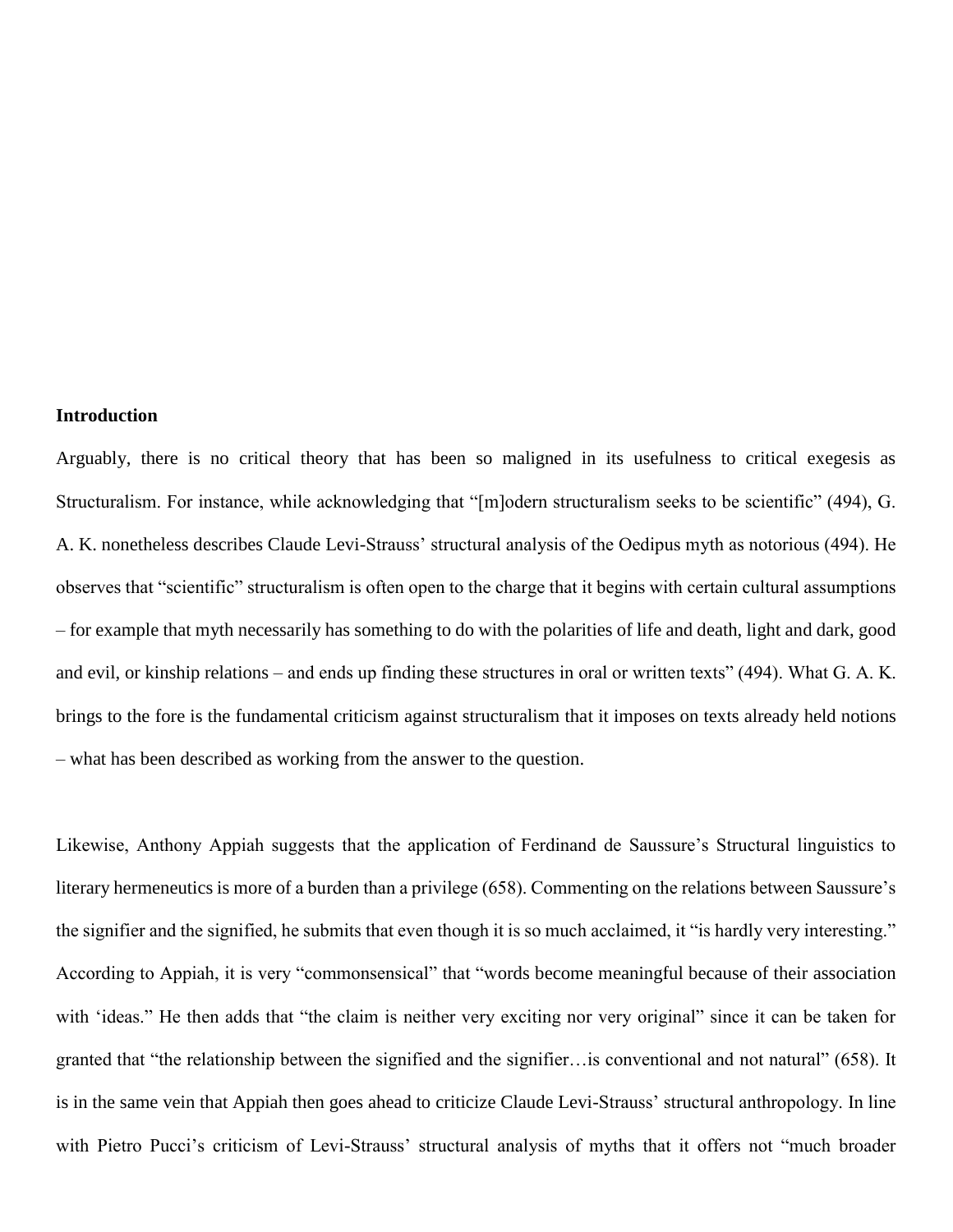information" (109), Appiah also asserts that "it is not clear to me that this claim (Levi-Strauss' claim that the structure of myths is universal) is, in the final analysis, one with very much content" (661). Appiah then concludes that "For defining a pair of binary opposition to constitute the axes for a space containing but three elements produces so little structure that it is difficult not to suspect that this 'universal of human thought' is an artifact of his (Levi-Strauss') system of analysis" (661). Appiah's criticism that Levi-Strauss' Structuralism works from the answer to the question is not any different from Pucci's own criticism that in the application of Levi-Strauss' structural method, "one realizes that the result of the game (analysis) is fixed beforehand" (107).

Notwithstanding such criticisms against structuralism, this paper argues for its relevance by using it in the reading of Tony Nwaka's novel, *Shadows and Nothings* (2019), which narrates an intriguing love story of two lovers – Lauretta and Julius. After having been jilted by his heartthrob, Evelyn; Julius resolves not to get entangled again, and instead he devotes so much of his time to his work to while away time as well as cope with his sorrow. It is in this state that he reluctantly attends the wedding ceremony of Esosa (Edobor's sister), upon Edobor's (his best friend's) invitation. Although resolved not to get entangled again, Julius meets Laureta at the wedding ceremony and falls in love with her at first sight. In no time, they bond well and grow fond of each other. But while they dream of a future together (something beyond just being friends), some unresolved issues in their pasts cast a shadow on the realization of their love story. For Julius, it is his previous relationship with Evelyn that threatens his present with Lauretta. On the other hand, Lauretta's mysterious experiences in her previous relationships with three different men (all of whom are bedeviled by one kind of misfortune or another almost immediately after penetrating her) dampens her spirit and suppresses her growing love for Julius. Though she loves Julius and eagerly desires to give herself to him, she restrains herself because of the fear that the same misfortune might befall him immediately she allows him inside of her. At last, they must rise to fight for the love they share. And by the end of the novel, their wedding is just two weeks away.

## **The Critical Reception of Nwaka's Novel**

In spite of the intriguing story that Nwaka's novel relates; as a very recent work, it has not received any fulllength critical attention, either in Nigeria where it is produced, or outside it. And owing to its synopsis, most of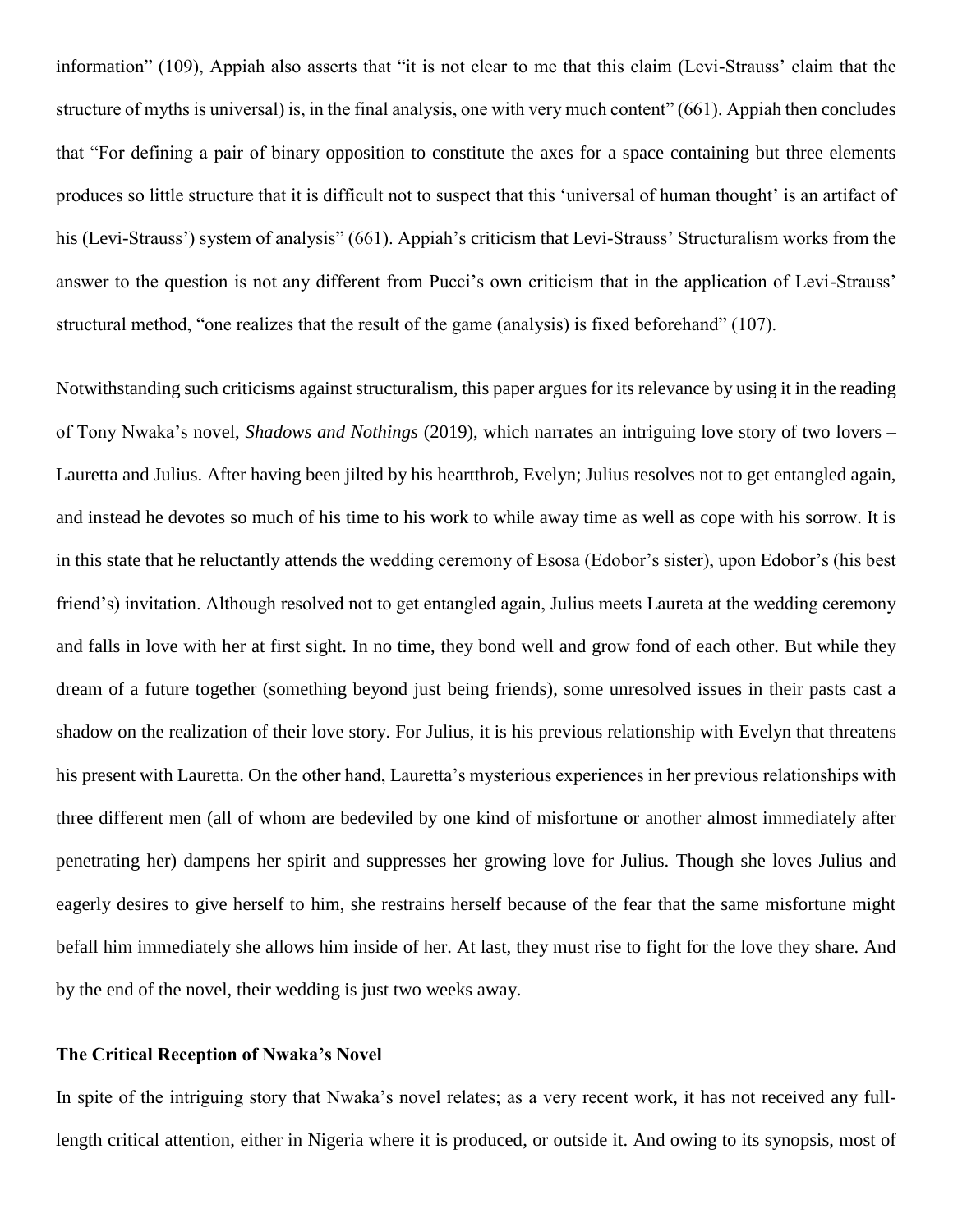the scant reviews have not paid attention to how Nwaka at the same time appropriates and reacts against Tzvetan Todorov's schema of narrative grammar, and his aesthetic vision in doing so. Anote Ajeluoru, for instance, sees the novel as a narrative of the power of love in conquering superstitious beliefs (*The Guardian* February 2nd , 2020). In her words, Nwaka's *Shadows and Nothings:*

> explores such dark theme as how a father's past unsavoury dealings can impact the destiny of his children negatively. It is an intriguing subject of supernatural dimen sion that tests the love of two young people and how sheer faith in the strength of love comes as strong arbiter in resolving an otherwise knotty problem. Nwaka dis charges his writerly duty conscientiously in navigating a rather tricky issue of love untangling cultural beliefs. (*The Guardian* February 2nd, 2020)

It is this perspective of the power of love over cultural/superstitious beliefs, and in fact all obstacles that has defined all the scant reviews of Nwaka's novel. Thus, no structuralist analysis or any full-length hermeneutics of Nwaka's novel has been enacted. Accordingly, as far as we are aware, this paper is the first full-length essay on Nwaka's novel under consideration.

# **Structuralism**

In effecting its analysis, however, and as already indicated, this paper deploys Structuralism as its tool of critical exegesis. Structuralism came into being through the pioneering work of Ferdinand de Saussure in the field of Structural Linguistics. The work, which was published in Paris in 1916 by Saussure's "colleagues after his death, based on lecture notes taken down by Saussure's students in his lifetime" was under the title *A Course in General Linguistics* (Lodge & Wood 1). In this work, Saussure sets out to demonstrate what should be the object of study for linguists. Making a distinction between *langue* (the structure of language) and *parole* (the individual utterances that occur when we speak), Saussure insists that the object of study for the linguist is not parole, but langue (Tyson, 201). In other words, as far as Saussure is concerned, the object of study for linguists should be the structure of language; not the individual words or utterances of a language. So was the advent of the structuralist approach to literary interpretation, which emphasizes the study of the literary devices that make a work of art what it is, rather than studying the historicity of a work or using extra-textual elements in the explicatory business of the literary critic.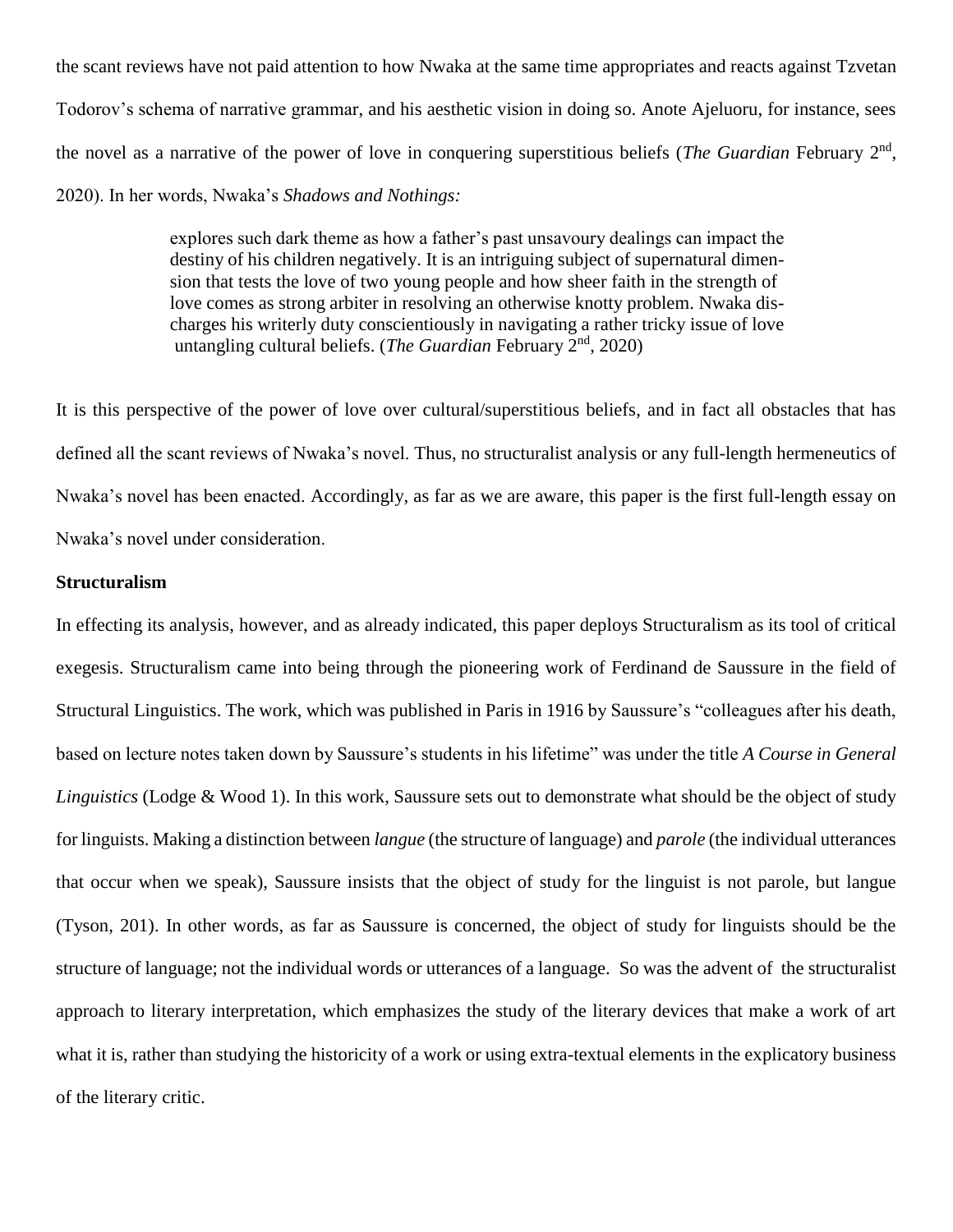Prior to Saussure's work, language was studied in terms of the origin of individual words and the changes such words have gone through over periods of time. But instead of studying the origin of individual words and the changes they have gone through, Saussure advocated the study of the structure that lies beneath the relationship between and among words. This relationship among and between words in Saussurean linguistics is of two kinds - the syntagmatic relations and the paradigmatic relations. While the syntagmatic relation is a semantic and collocational relation between words within a given sentence (vertically), the paradigmatic relation is that which exists among words in the same classification or category (horizontally). These words belonging to the same class or category can be substituted with one another to form a different sentence with a different meaning; yet the structure of the sentence remains the same. This can be illustrated with the following sentences:

### **Paradigmatic Relations**

**Syntagmatic Relations**: Evelyn moved to Canada with Fabian after abandoning Julius. Lauretta moved to the US with her parents after her accident in a car crash

Irrespective of the difference in the number of words between the first and second sentence, the structure of the two sentences is the same both paradigmatically and syntagmatically. It is the same rules of combination of subject-verb-object relations that has produced both sentences.

The second relationship identified by Saussure is the arbitrary nature of the sign between the signifier and the signified. Having no one to one correspondence, but based on the agreed convention of the users of a language, the signifier is just the spoken or written word referring to the mental image of an idea, a phenomenon, or object (signified) in the outside world. For example, the word "chair" either spoken or written is the signifier, while the mental image of a "chair" shared by both writer/speaker and reader/listener is the signified. Saussure insists that: "The linguist must take the study of linguistic structure as his primary concern and relate all other manifestations of language to it. Indeed, amidst so many dualities, linguistic structure seems to be the one thing that is independently definable and provides something our minds can satisfactorily grasp" (Lodge  $&$  Wood 3). There are too many words in any given language that it becomes difficult, if not impossible, to have or know the inventory of all the words. Thus, rather than studying all the individual words in any given language, Saussure's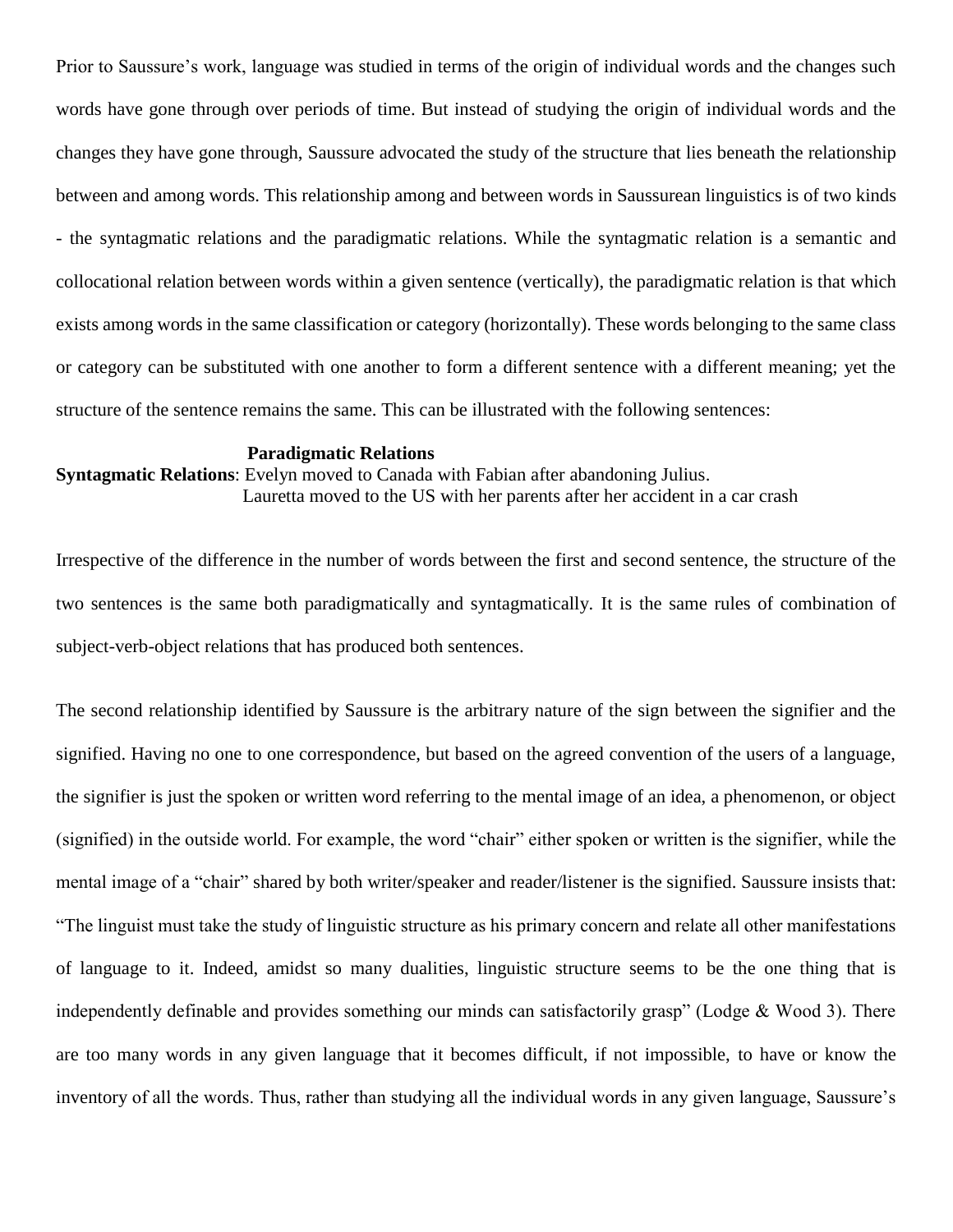structural linguistics advocates the understanding of their rules of combination, which according to Saussure, "gives language what unity it has" (Lodge & Wood 4).

# **Structuralist Analysis of Literary Texts**

It is this unity that language has that is adopted into the structural analysis of literary texts. Just as it is the business of the linguist to study the structure of language; so is it the business of the literary critic, in the application of Structuralism, to study the structure of a literary text. A literary text is constituted using language. Thus, the inherent unity of language is also that of a literary text. Yet, one is not engaged in Structuralism if an individual literary text is being studied in isolation or independently in terms of its underlying features. In Saussure's own words, "If one wishes to discover the true nature of language system, one must first consider what they have in common with all other systems of the same kind" (Lodge & Wood 9). To be engaged in structuralist activity, different literary texts belonging to the same structural system have to be studied so as to understand the underlying features that make them belong to the same structural system. Analogously, a literary text can be studied in isolation, only in terms of how it participates or belongs to a given structural system. To illustrate, Tutuola's *Palmwine Drinkard,* Achebe's *Things Fall Apart*; Ngugi's *The River Between*; Laye's *The African Child*; Oyono's *The Old Man and the Medal*; Beti's *The Poor Christ of Bomba*; and other African novels of the like can be studied structurally in terms of the underlying features that make them anti-colonial African novels. Yet, the underlying features of Achebe's *Things Fall Apart* can be studied alone in terms of how it participates or belongs to the structural system of anti-colonial African novel.

The Structuralist approach is not interested in what a text means. Rather, its focus is to investigate how a text means. In other words, its focus of analysis is not the content but the form of a literary text. Writing about the linguistic criticism of literary texts by the Formalists, which is very much the same with the Structuralists; Blamires observes that:

> For the formalists the proper province of criticism is the 'literariness' of a text. The critic is not concerned with the content of a work of literature as such – with what it represents of human life and so-called reality. He is concerned with the literary devices employed in the work, and should seek a scientific account of their character and function. In 'Formalism' we can see foreshadowed the kind of critical approaches later developed by the 'Structuralists.' It is concerned with the technical devices which differentiates literary language from ordinary utterance. (357)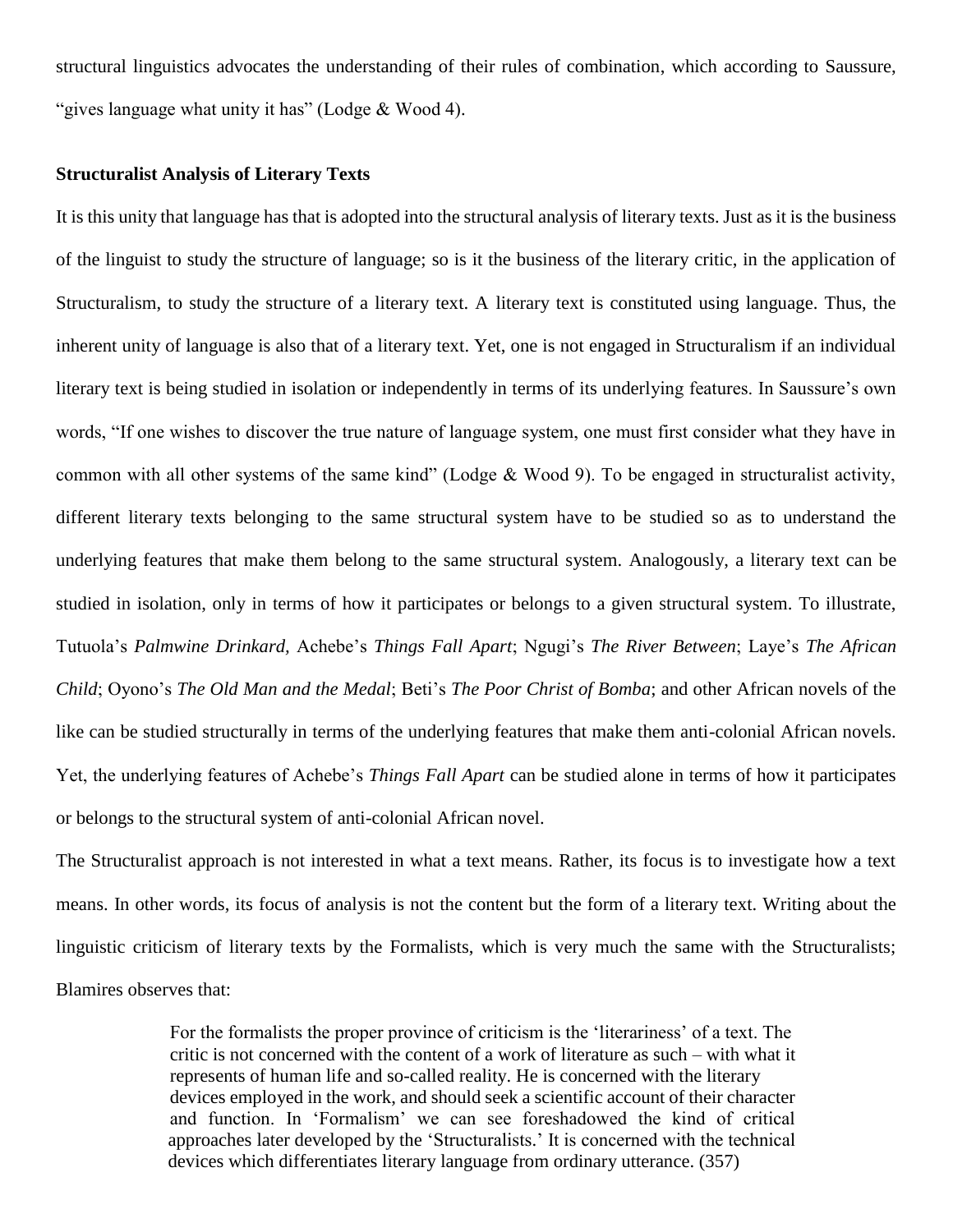While the form of a text cannot be totally divorced from its content or vice-versa, and while the form or content of a text cannot be explicated without due reference to their polarities; the fact remains that the purview of Structuralism in literary analysis is more on the form than the content.

## **Concepts in Structuralism and Nwaka's Novel**

There are two basic concepts in Structuralism. These are the concepts of signification (the arbitrary relations between the signified and the signifier) and of binary opposition, which stresses that the meaning of one item in a binary opposition is derived from the understanding of what the other term is or is not. However, where the study of structuralism is concerned, the preoccupation is with the signifier, because it is the underlying structure that births the understanding of what is signified. Apart from Ferdinand de Saussure, the works of Claude Levi-Strauss, Vladimir Propp, Northrop Frye, Algirdas J. Greimas, Tzvetan Todorov and Jonathan Culler, to mention a few, have further advanced the scope and discourse of structuralism. Some of the ideas that are central to their works are: langue and parole, signifier and signified, narrative grammar, the theory of mythoi, among others. However, what is crucial to all of them is their intentionality to find the meaning of a thing, not in the thing itself, but in the relationship that the thing shares with other things. It is the belief of structuralists that nothing exists in isolation; instead, everything in life is a unit of a broader system. Hence, to know a thing, an understanding of the structure of the system in which it operates is very important.

It is these two concepts of Structuralism that this paper draws on in its interpretative exercise. Drawing on the concept of signification, the paper makes use of Tzvetan Todorov's schema of narrative grammar that stresses that every narrative follows the seek-and-find formula in the reading of Nwaka's novel. Yet, by deploying the three properties of signification – wholeness, transformation, and self-regulation – the paper demonstrates that Todorov's traditional "seek-and-find" formula undergoes some transformation in Nwaka's novel – so that, instead of the "seek-and-find" structure, there is on one hand the "seek-find-and-lose" and on the other, the "seek-findlose-and-find-again" pattern. However, the narrative is still self-regulated because, despite its transformation, it again reinforces the redemptive underpinning that characterizes classical fictions – that of the heroes always questing for one thing or another. Going further, by employing the concept of binary opposition, the paper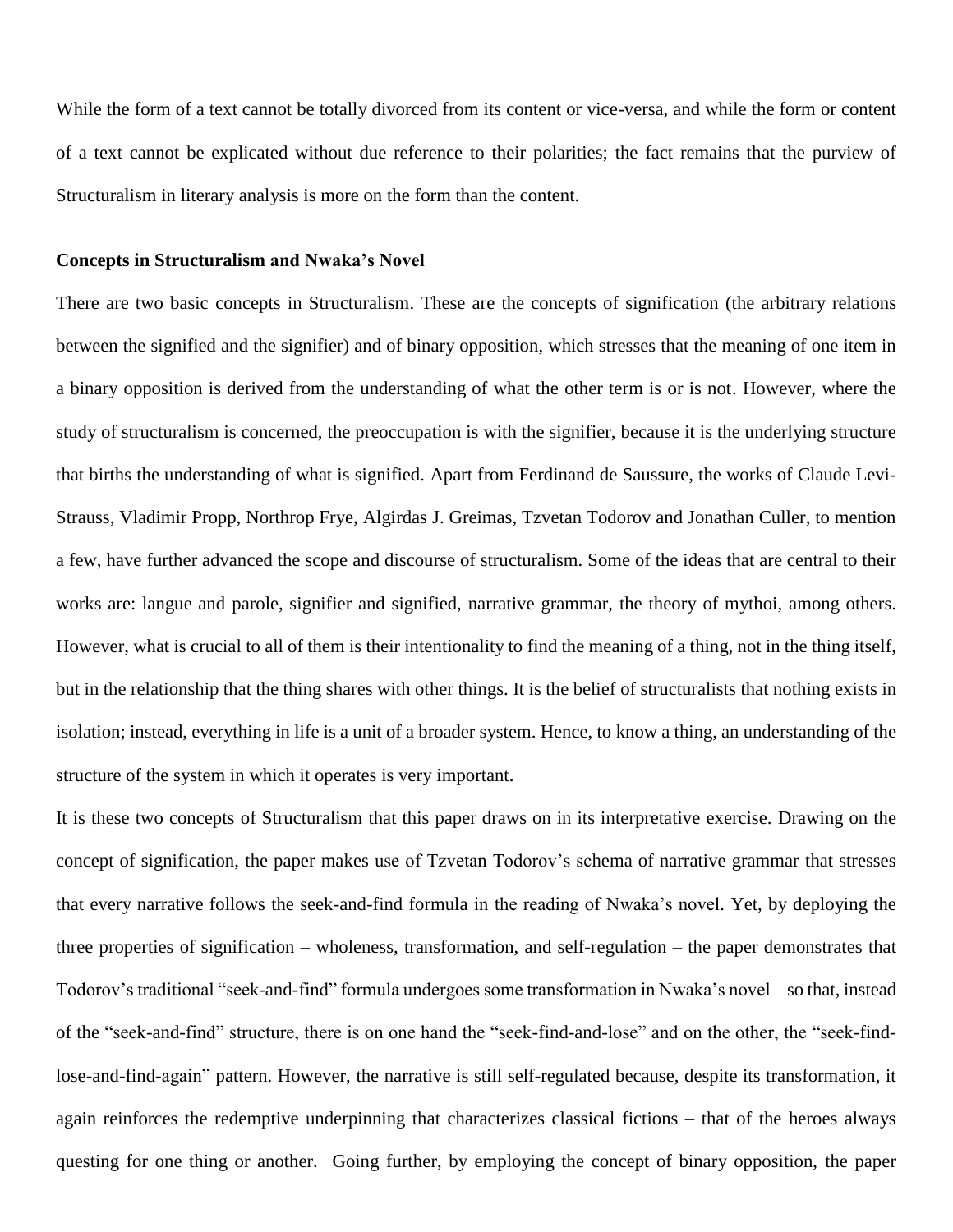contends that there are two pairs of oppositional characters in Nwaka's *Shadows and Nothings* – those who "seekfind-and-lose" and those who "seek-find-lose-and-find" again. We argue in this paper, that by broadening or overturning the scope of the traditional "seek-and-find" structure, Nwaka successfully projects the view of modernist writers who see the life of modern (wo)man as being more complicated, and are therefore reluctant to resolve their narrative conflicts.

## **Todorov's Structuralist Narrative Grammar of Seek-and-Find Formula**

However, while there are many Structuralist poetics as already established, it is with Todorov's narrative grammar that this paper analyzes Nwaka's novel. As David Lodge and Nigel Wood have pointed out, Todorov "took a leading part in the emergence of structuralism as a force in literary studies in France in the 1960s, firstly by translating and disseminating the work of the Russian Formalists from which structuralism derived much of its methodology, and secondly by his own original contributions, especially in the field of narratology" (137). The fundamental contribution of Todorov in the field of narratology is arguably his observation that the understanding of the subject-verb-object structure of language will go a long way in aiding the structural analysis of any literary work. According to him, any structural reading of any text can be undertaken by "combining each character (noun) with an action (verb) or attribute (adjectives)" (Tyosn 222). Over time, his (Todorov's) traditional "seek-andfind" action formula (verbal elements) has grown to become a primary structural premise for the categorization of several classical fictions. This is because, in many classical narratives, the hero(ine) always sets out to find something. What is to be found could be love, wealth, power, fame, cure, an element or a person. However, after surmounting many obstacles and hindrances to the accomplishment of his "finding" mission, the hero eventually always "finds." Tyson adds that "even if the hero dies achieving the goal of his quest, or attempting to achieve it, the world is transformed in some way by his effort: something important is found" (225). In other words, what this implies is that, even if the hero(ine) dies in the cause of attaining his/her goal, even on his/her death bed, s/he still successfully achieves the "finding" mission because in some way s/he is transformed.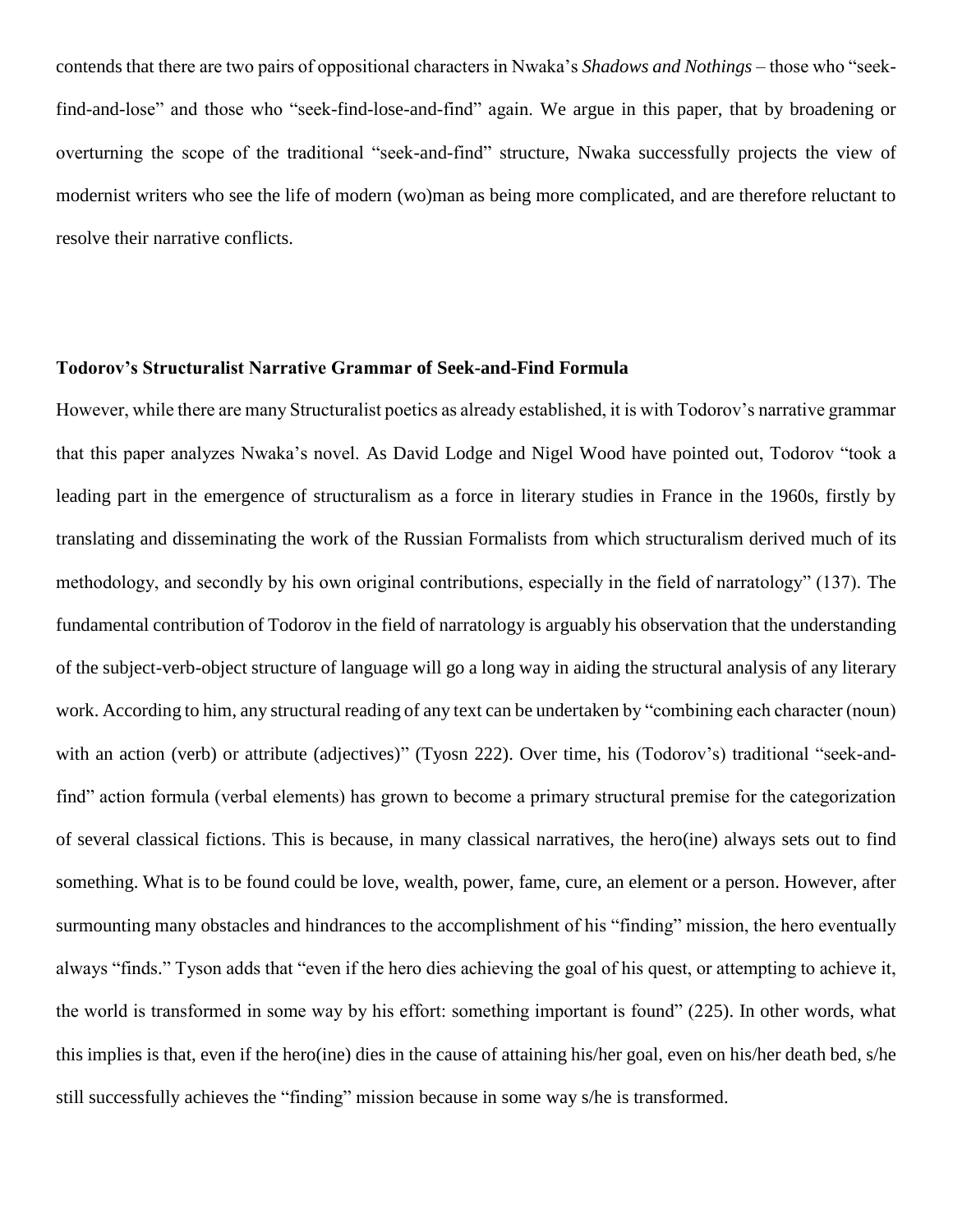Having informed the structure of most classical narratives, scholars today, have also continued to deploy the "seek-and-find" narrative grammar in the reading of a number of modernist works. For instance, Lois Tyson and Bipana Koirala have employed the traditional "seek-and-find" formula to suit their respective readings. In her reading of F. Scott Fitzgerald's, *The Great Gatsby*, Tyson establishes that all the actions in the novel "can be reduced to three verbs: "to seek," "to find," and "to lose.'" According to her, the structure of Fitzgerald's novel follows a "seek-find-lose" and "seek-but-don't-find" pattern (Tyson 224). On the other hand, in doing a structural symmetry of Amar Nyaupane's *Seto Dharatee*, Koirala transforms the "seek-and-find" structure into "seek-findlose" and "lack-but-don't-find" structure (245). Looking at their (Tyson and Koirala's) criticisms using Todorov's narrative grammars, their similarity can immediately be spotted – which is, the "seek-find-lose" structure that is common to both of them on one hand, and their almost similar "seek-but-don't-find" and "lack-but-don't-find" narrative structures on the other. What is central to both of them is their contention that "the significance of this structure is that it reflects the reality of human life which is usually the lack of something that we desire" (Koirala 248). For the purpose of this analysis, we will make use of what we describe as the "seek-find-lose-and-find" and "seek-find-and-lose-again" narrative grammars.

If  $X =$  the character(s), and  $Y =$  what the character(s) seek(s) for, the formulaic structures of *Shadows and Nothings* are as follows:

> (1)  $[X \text{ seeks } Y] [X \text{ finds } Y] [X \text{ loses } Y] [X \text{ finds } Y]$ (2) [X seeks Y] [X finds Y] [X loses Y]

Tyson and Koirala maintain that their devised narrative structures in their reading of their respective narratives oppose the traditional style. Similarly, Nwaka's novel also opposes the traditional seek-and-find model. Instead, what obtains as already indicated is to "seek," to "find," to "lose," and to "find" again" and to "seek," to "find," and to "lose" narrative grammars. However, the "seek-find-and-lose" pattern is important because it provides a more profound meaning to the "seek-find-lose-and-find-again" structure within the framework of the binary opposition that operates in Nwaka's novel.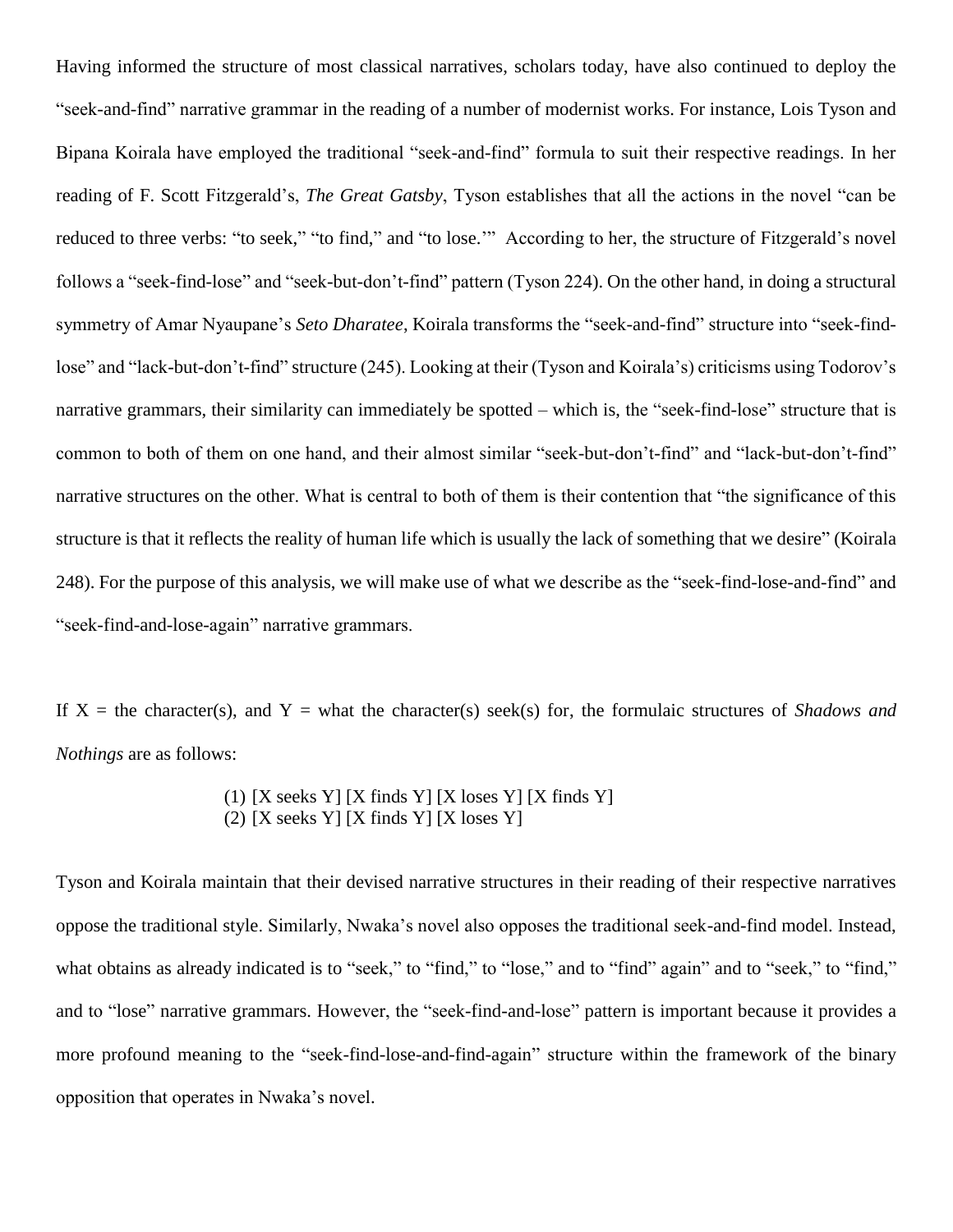### **The Narrative Grammar of Nwaka's** *Shadows and Nothings*

It is the foregoing structural formula that drives forward the plot of Nwaka's narrative. Yet, Nwaka's narrative is, first and foremost, constituted along the axis of Todorov's narrative structure of "seek-and-find." This is what constitutes the wholeness of Nwaka's novel. In analyzing a narrative in terms of its grammar, A. J. Greimas posits that what needs to be utilized is "the concept of grammar in its most general and non-metaphorical sense, understanding such a grammar to consist in a limited number of principles of structural organization of narrative units, complete with rules for the combination and functioning of these units, leading to the production of narrative objects" (794). He then adds that such narrative grammar should be characterized by "the modalities *to want, to be able, to know,* or the functions of *doing* and *communication,*" and that it is all of this that "in effect presupposes a human subject" (797). It is this that characterizes Todorov's narrative grammar in which there is a pattern of reoccurring actions (verb) in relation to the major characters (noun). As Tyson points out, in the deployment of Todorov's schema, what the critic does is to "try to discover how the text is structured by the pattern of relations among recurring actions (which are analogous to verbs) and attributes (which are analogous to adjectives) associated with particular characters (which are analogous to nouns)" (222). It is the repetition of the same grammar in which the major characters (noun) are engaged in seeking (verb) for the same thing under different circumstances or different things under the same circumstance. It is therefore, this thematic unity of seeking something which they all hope to find that aligns all the major characters of Nwaka's novel.

Although love is the major thing lacking in their lives, which they all seek to find; all the major characters in one way or another also seek greener pastures/career development, which in fact they all appear to find in accordance with Todorov's narrative grammar of "seek-and-find." According to Greimas, "narrative structures present characteristics which are remarkably *recurrent,* that these recurrences allow for the recording of distinguishable regularities, and that they thus lead to the construction of a narrative grammar" (794). On the aspect of greener pastures/career development, the distinguishable regularity and recurrences in Nwaka's novel is that all the major characters seek, and they find. For instance, despite their humble background, Julius and Edobor develop to become managers in Gramond Brewery with personal and official cars – and with both of them living in their respective duplexes. Likewise, Evelyn turns out to become a Canadian citizen despite her humble background.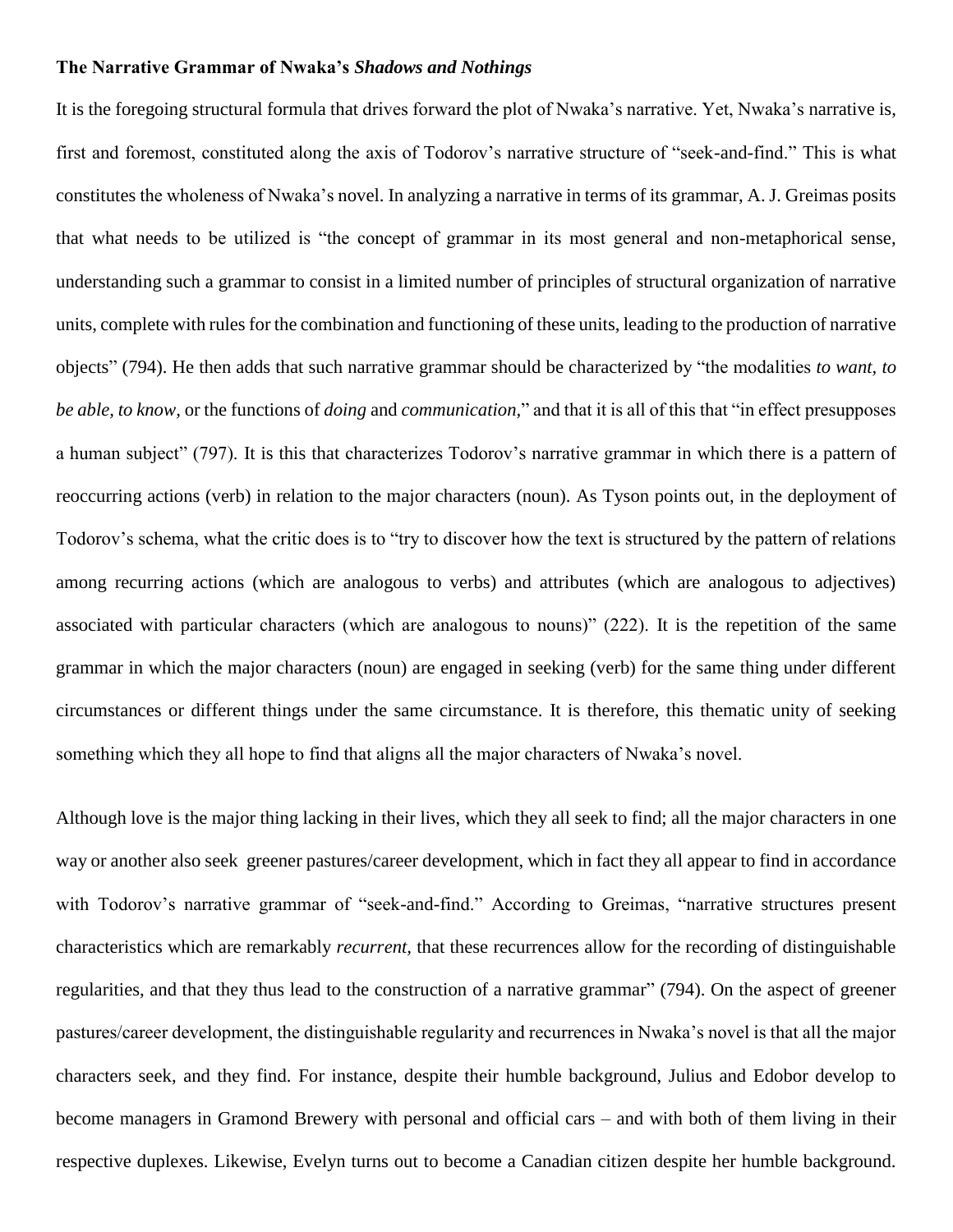Though born with a silver spoon, Lauretta/Ebunoluwa also develops to successfully manage a big supermarket with a retinue of staff. Moreover, while Nwaka's novel does not provide much clue as to the background of Morayo and Funke, the fact remains that they are also depicted to grow to successfully manage a restaurant in a highbrow area and contract business respectively. No less notable, is Lauretta's father who also grows to become a governor of his state despite all the obstacles in his way – which he himself describes as "[t]he syndrome of aborted favour" (210). Hence, what constitutes the wholeness of Nwaka's novel is that it is, first and foremost, a narrative of "seek-and-find."

But as already indicated, Nwaka transforms the "seek-and-find" pattern into the "seek-find-and-lose" and the "seek-find-lose-and-find-again" structural formula. As Todorov himself posits "[t]he major work creates, in a sense, a new genre and at the same time transgresses the previously valid rules of the genre" (138). He then adds that: "One might say that every great book establishes the existence of two genres, the reality of two norms: that of the genre it transgresses, which dominated the preceding literature, and that of the genre it creates" (138). While not pushing the argument that Nwaka's novel is a major work or that it is a great book or otherwise, the fact remains that it transgresses or transforms Todorov's "to seek and to find" into "to seek, to find, and to lose" and "to seek, to find, to lose, and to find again." The latter structural formula can be illustrated with Julius, one of Nwaka's protagoinsts. Julius, all through the narrative, seeks love. First, he finds love in Evelyn, but soon loses her to Fabian. Nwaka presents Julius' pitiable loss through a letter that Evelyn writes to him, from the very prologue to the novel. In the letter, Evelyn recounts to Julius the circumstance that had compelled her to marry Fabian:

> While I agree that you are at liberty to draw whatever conclusions you deem appropriate, permit me to say that, as a woman, there were minimum grounds beyond which I could no longer hold realistic visions of our marital expectations. In as much as I concede that we were looking forward to a happy future, the reality of your modest station at the time was such that did not bear much prospects for the envisioned future. I was therefore left with no option but to seize the opportunity presented in the hour and face a direction that gave a practical and reasonable expression to my matrimonial desires. (7)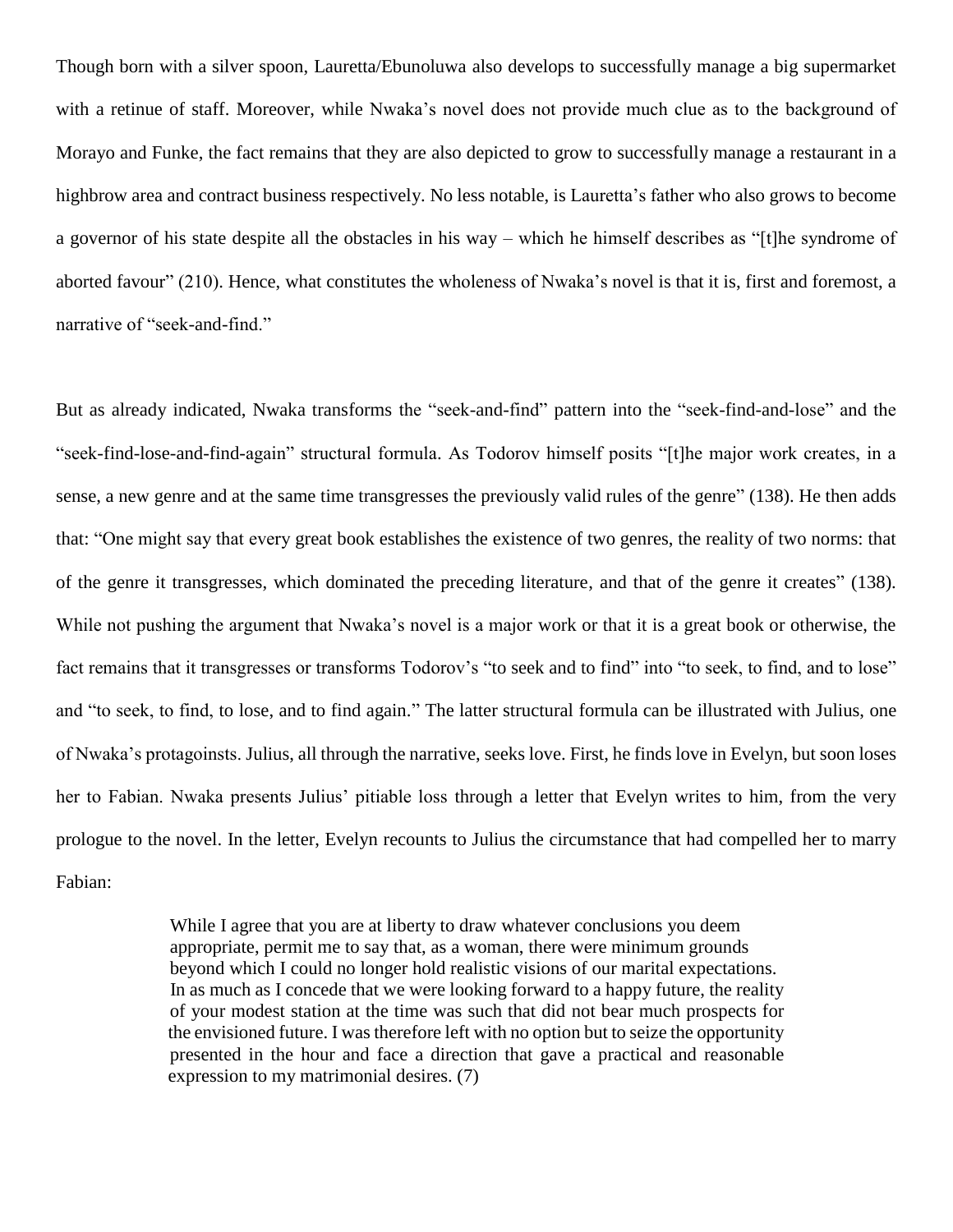It is clear that Evelyn leaves Julius for Fabian because the latter is wealthier and, in fact, holds a Canadian residency. As the narrative later reveals, Evelyn's mother also pressures her to marry Fabian because of his wealth, and this appears to be the fundamental issue that contributes to Evelyn's decision to leave Julius.

Eventually though, Julius finds love again. This time, he finds it in a young lady with a double appellation: while she introduces herself to Julius as Lauretta; her parents, friends and close family relatives call her Ebunoluwa. Julius meets Lauretta at a wedding reception. Julius, who does not normally attend wedding ceremonies, finds it compelling to attend this particular one because it is the wedding of his best friend's (Edobor's) sister. It is there that he finds love again, and despite the several bellows that raged against their love story – from the rumour that Chief Oni Alaba (Lauretta's father and Julius' father-in-law-to-be) is under a curse, to the myth of the ill-fate that befalls the former lovers of Lauretta seven days after each of them penetrate her, and eventually to Lauretta's ghastly accident upon hearing of Julius' sexual relationship with Evelyn, his former girlfriend – Julius would not let go of Lauretta's hand. He would not lose her. Instead, by the end of the novel, his marriage to Lauretta is just two weeks away.

Lauretta, on the other hand, seeks a man who will love and cherish her through thick and thin. First, she finds love in Daniel (her first boyfriend), but soon loses him. After a year, she finds love again in Clifford (her second boyfriend), but again, she loses him. Eventually, after two years of waiting and seeking love in another man, she finds love, once again, in Shola (her third boyfriend), but unfortunately, she loses him again. The text suggests that it is the curse against Lauretta's father invoked by naked women (whose land were taken by the force of government) at a village shrine in 1992 (the year in which Lauretta was born) that is responsible for all the misfortunes in Lauretta's life (88). Therefore, getting weary and tired of it all, Lauretta seeks love for the final time, and finds it in Julius (her fiancé and soon-to-be husband). In a conversation that ensues between Lauretta and her two best friends (Funke and Morayo), Nwaka, through the character of Funke, narrates to readers the past experiences of Lauretta (referred to as Ebun, here), as she seeks, finds, loses, and finds love, again and again, from one man to another. Funke's narrative of Lauretta's ordeal is worth quoting at length:

> Morayo, my dear, your case is different. How does one tell Ebun's story?... Oh, my darling Julius, I have this thing I've been meaning to tell you. It all began when I returned from London five years ago. I had a relationship with a guy called Daniel.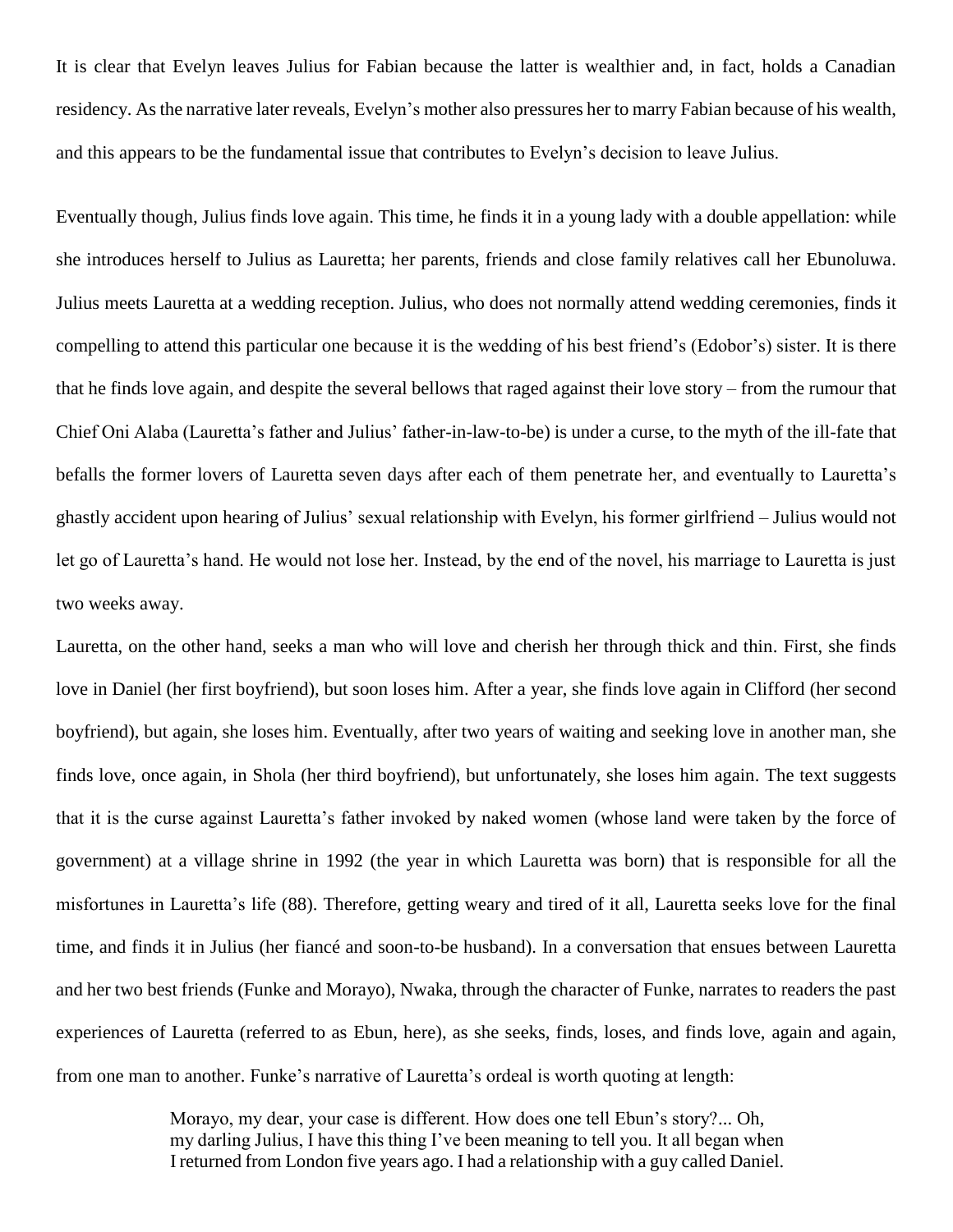He was working with Adilax Petroleum. Everything was moving smoothly until I slept with him. A week after we made love, he lost his job. Thereafter, he never called or saw me again, neither did he take my calls. I only heard from his colleagues that he had quietly slipped out of the country. To this day, I don't know where he is. A year later, I met Clifford. We were getting on fine. But a week after he took me to bed, he lost his mother in a motor accident. He said I brought calamity his way and broke the affair. I was so heartbroken that for two years I stayed off relationships with men. When I eventually met Shola, I thought affliction would not arise a third time. And, to be on the safe side, I didn't sleep with him for almost a year. Everything went fine. But, again, a week after we made love, he lost a multibillion-naira road construction contract for which he had fulfilled all terms of the contract. What was left was just to sign the final papers with the Ministry of Works. Of course, he blamed me for the loss and never took my calls again. Now, Morayo, tell me, how does all this sound to your ears? Is this what you want Ebun to tell Julius? Which man will hear these stories and still remain with a lady? (122-123)

Having hid this secret from Julius for a long while, Lauretta opens up to him at last. She tells him "all the strange misfortunes that began to befall her lovers seven days after they had slept with her" (*Shadows and Nothings* 146). But Julius would neither be moved by Lauretta's explanations nor retire from loving her. Instead, it is on that fateful night that the love birds retire to Julius' bed to consummate their love. It is based on this premise that the structural pattern of their (Julius and Lauretta) love stories is "seek-find-lose-and-find-again."

But by deploying the concept of binary opposition, we contend that in the understanding of the "seek-find-loseand-find-again" narrative structure of *Shadows and Nothings*, it is equally important to understand the role of the main antagonist – Evelyn – in the novel through the structural framework of "seek-find-and lose again" structure. As observed by Greimas, meaning is constructed in human lives in the form of opposites: "A is the opposite of B" and "-A (the negation of A) is the opposite of  $-B$  (the negation of B)" (Tyson 212). It is, therefore, the understanding of Evelyn (the antagonist) through the structural lens of "seek-find-and lose again" that gives meaning to the "seek-find-lose-and-find-again" structural reading of Lauretta's and Julius' (the protagonists') narratives.

The situation of Evelyn is a reversal of Lauretta's and Julius' narratives. First, Evelyn seeks love and finds it in Julius (her first boyfriend), but she loses him because of her longing for material possession, although pushed by her materialistic mother. After going to the altar with Fabian, she realizes how much of a man and how much love she has lost in Julius. Although she relocates to Canada with Fabian, living large and big, but he (Fabian) would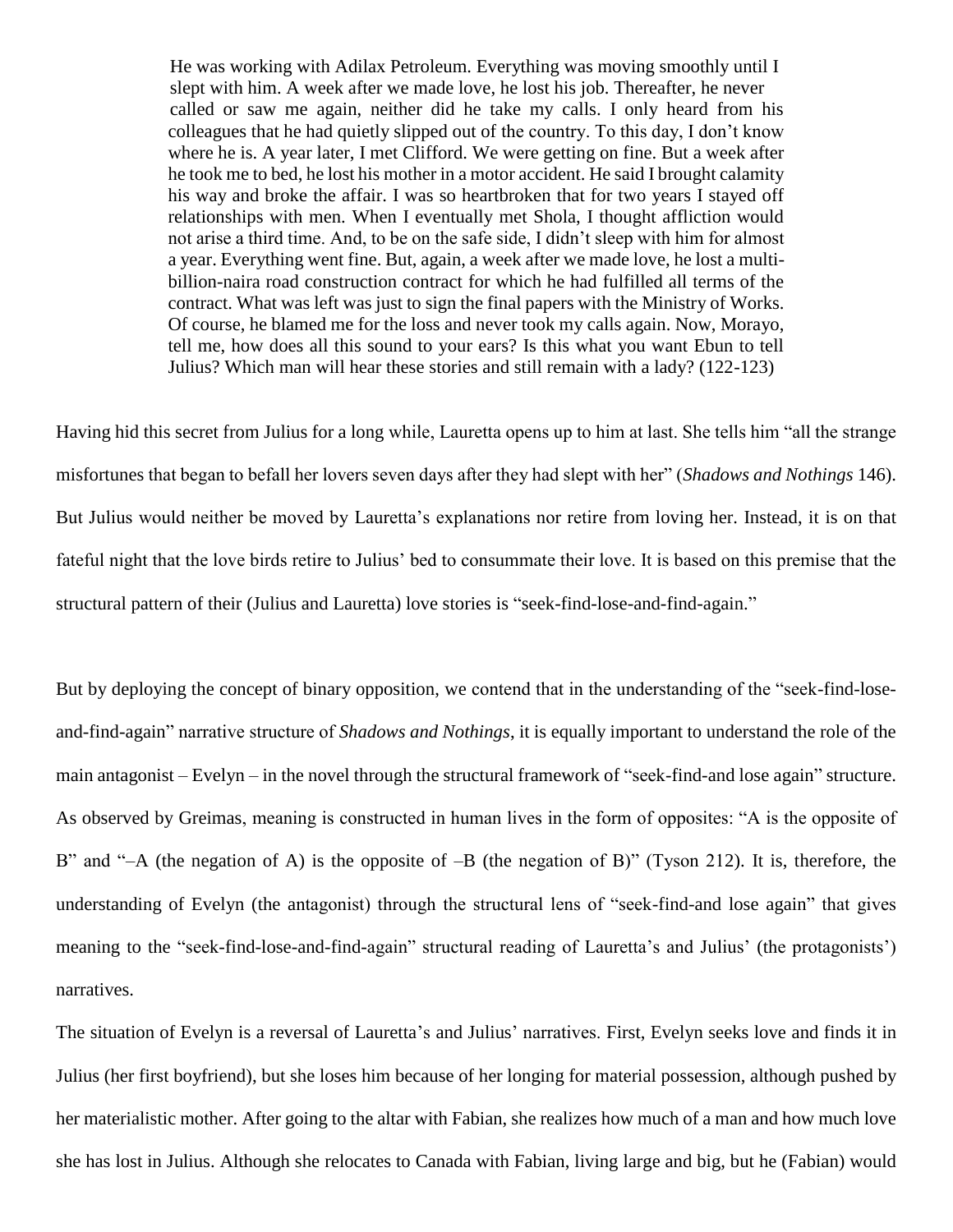not cease to mistreat and assault her. At last, she requests for a divorce, returns to Nigeria for a brief holiday, and seeks to reunite with Julius. She wants her first lover again: "Now that she had thirty days of her annual vacation all to herself, she would remain in Nigeria and not return to Canada until she found her lost love" (149). Unfortunately, Julius has moved on with his life. He has found Lauretta. So, it turns out that she loses Julius to Lauretta.

But Evelyn refuses to give up. She is determined to fight back for the love of Julius. After much resistance from Julius, Evelyn succeeds in inviting him over to Maddox Leisure Home for a talk. It is the last straw that breaks the camel's back. Although Julius reluctantly honors her invitation, upon setting his eyes on the glow of her skin, and "the thick nipples that pressed against her blouse" (184), he gets lost in the warmth of Evelyn's arms. Unable to erase his romantic and affectionate past with his first lover, Julius does not only declare his love for Evelyn by categorically saying "I love you, Evelyn" (187), but he also ends up making love with Evelyn. However, Evelyn cannot own Julius' heart beyond that night. As Julius admits "what had happened between them (sex at Maddox Hotel) …was simply an unfortunate fling that was compelled by the lustful passion and physical urge of the moment" (189 – 190). Despite being a moment of lust and an action of indiscretion as Julius admits, it does not change the fact that Evelyn found love that night at Maddox Leisure Home; only that, by daybreak, she loses his love again.

But, again, upon getting pregnant for Julius, Evelyn ends up finding love and succor in a young Julius that is growing within her. Pitiably, she does not only end up losing Julius to Lauretta completely, but also loses the young Julius in her protruding stomach. Indeed, her final words, in the letter she sends to Julius, which also informs the epilogue of the novel, is not only emotional, but also very symbolic because it summarizes her tragic end as represented in her "seek-find-lose again" formulaic fate.

> I am not passing this message so that you may begin to reexamine your position or reactivate whatever passion you may have begun to rekindle towards me No, not at all. I have lost you. . . . I had a dream of a glorious future for us. Unfortunately, so it will remain. A dream. A dream that has now fizzled with the flames of fate. . . . O how cruel could fate be! Even the last vestige of you which I thought that fortune had bestowed upon me as compensation for all my struggles to reunite with you was snatched away in the most punishing form. I lost the pregnancy I had hoped would become another Julius that would remain permanently with me. . . . Now, I am empty and lonely. Thrown again into a life of desolation and hopelessness. . . . Let me not further belabor you with the tales of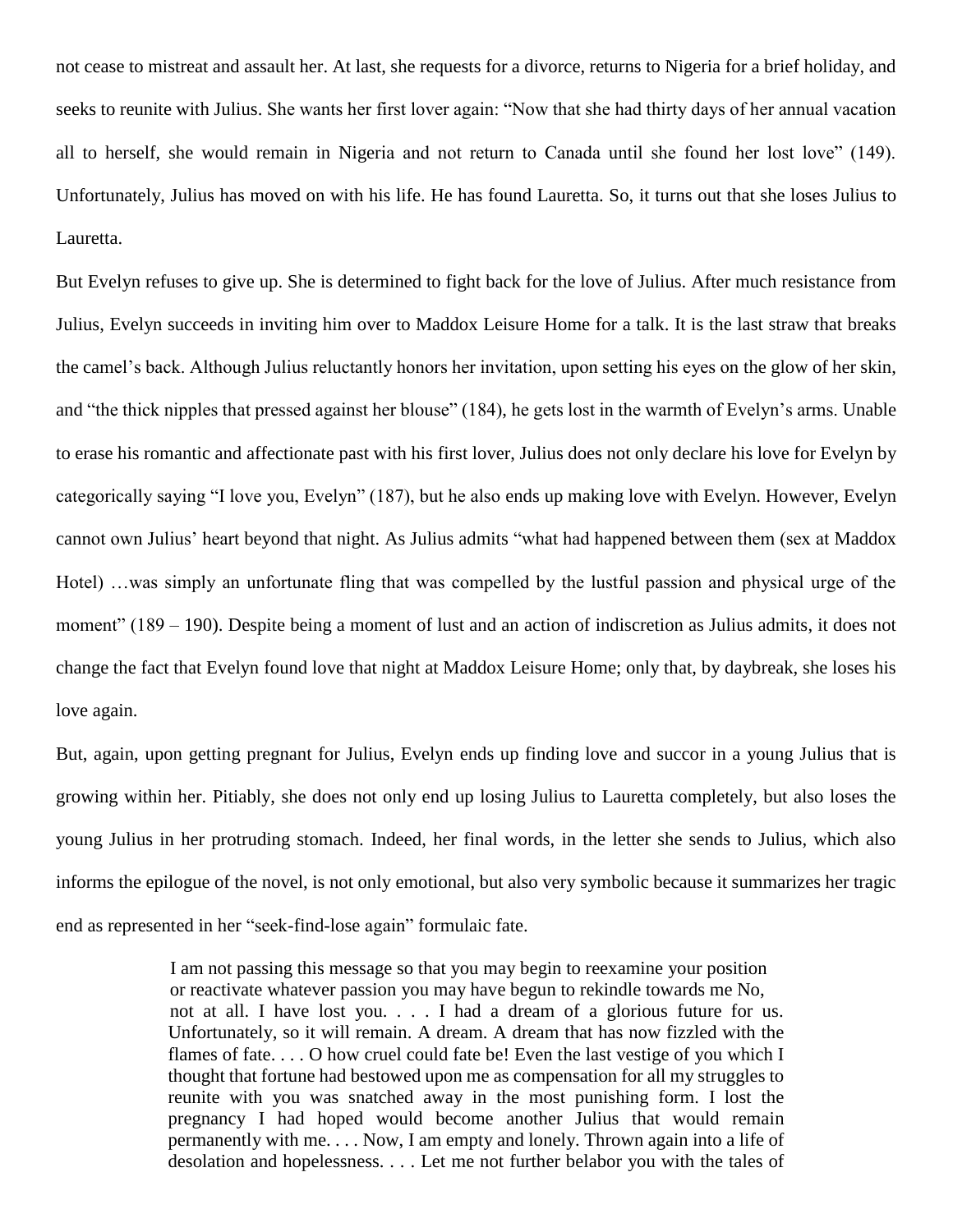my worthless existence. . . . Such has become my destiny. An endless pursuit of shadows. . . . I shall drop the pen at this point and retire to the solitude of my wretched life, clinging only to memories of how we once lived, loved and laughed, and the dream that never saw the light of day. (*Shadows and Nothings* 260-261)

Overall, love is indeed the motivation that drives the recurring "seek-find-lose-and-find-again" and "seek-findand-lose again" narrative grammars in the lives and situations of Nwaka's major characters – from Julius to Lauretta on one hand, and to Funke, to Morayo, to Daniel, to Clifford, to Shola, and finally to Evelyn on the other.

Although not writing from the perspective of the structuralist poetics, Elaine Showalter in her reading of Charles Dickens' *Little Dorrit* argues that "pairs of characters" function in a narrative "as characters and their shadows" (31). She posits that Dickens in the novel shows the shadow side of all his major characters by creating other characters whose actions are the opposite character traits of the major characters (38). This is what also obtains in Nwaka's novel. The only difference is that unlike Dickens, Nwaka does not dwell so much on the polarities in the actions and inactions of his characters as he does on the outcome of their quests. Like Evelyn, and unlike Julius and Lauretta; Nwaka depicts Daniel, Clifford, Shola, Funke and Morayo as not finding love at the end of the narrative. While the novel does not reveal so much about Daniel, Clifford, and Shola, the fact remains that three of them found love in Lauretta but lost her due to the different misfortunes that befall them after penetrating her.

Also, all through the narrative, there is no man in Funke's life. Repeatedly, whenever there is any argument between them about the relationship between Julius and Lauretta, Morayo will always taunt Funke that she is not in a position to give advice on romantic relationships as she has no boyfriend. Drawing on the Freudian slip, it can even be argued that Funke's joking invitation to Julius: "Ride me and you'll be convinced" (102), though an invitation to ride in her car, is an expression of her wish-fulfillment to get entangled with Julius. Not surprisingly, though jokingly also, Morayo screams: "*Arrhh!* Ride you? and turns to Lauretta, warning her to "keep an eye on" Funke (102 – 103). It is conjecturable, therefore, that although Funke wants a man in her life, she has not succeeded and does not succeed in getting one.

The same is also true for Morayo, although from a different perspective. In her own case, she is married off to "a 60-year-old man" at the age of fourteen (122). Not finding love with the old man, she "ran away from the man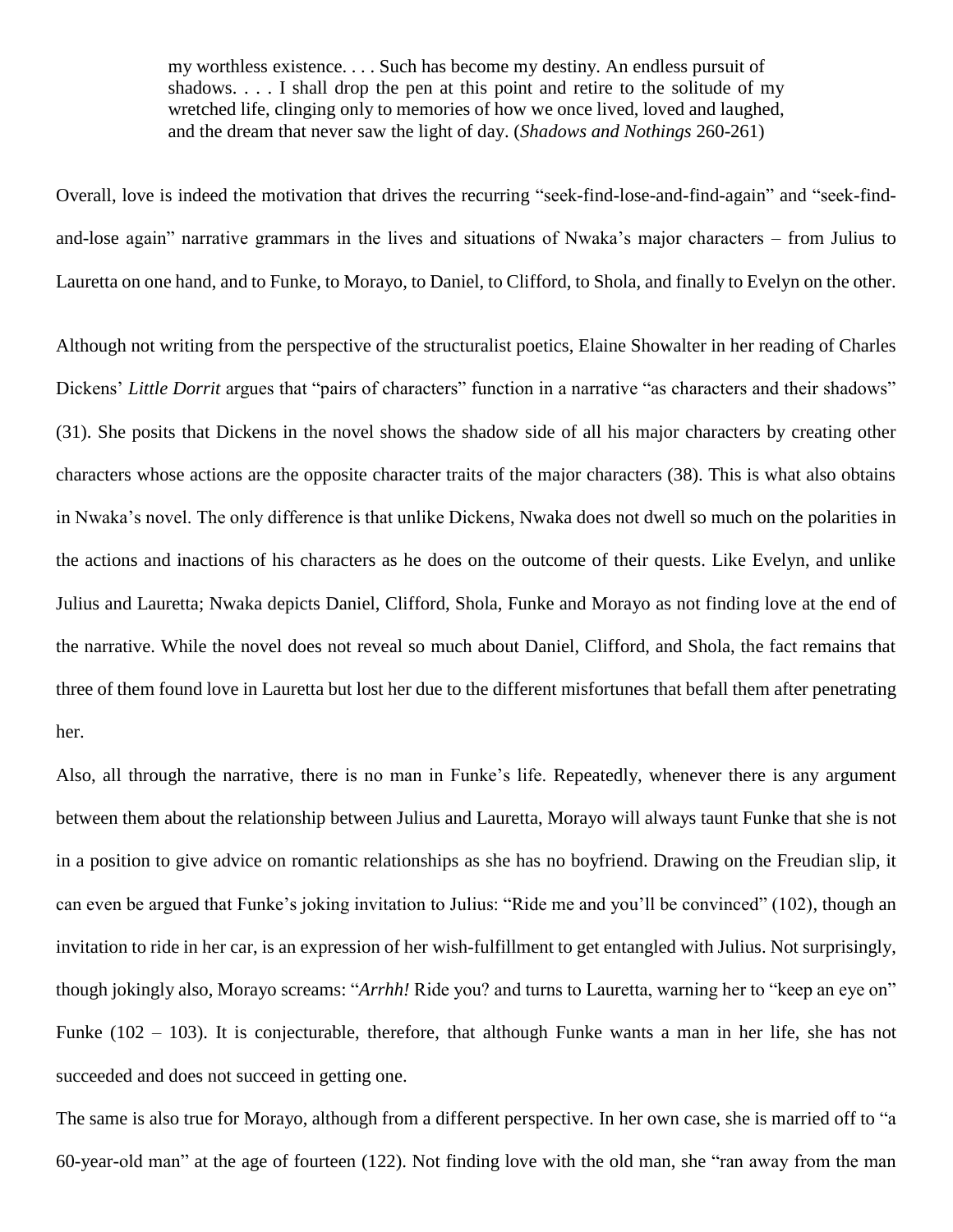two years later" and claims to have found love in Michael (122). Yet, when Lauretta gets involved in a ghastly car accident and becomes unconscious; believing that the ominous fate would eventually befall Lauretta (that it is Lauretta who is going to die, and not Julius they had all expected was going to die after penetrating Lauretta), Morayo becomes very cosy with Julius in an attempt to take the place of Lauretta in Julius' life. The narrator explains:

> Initially he (Julius) had assumed it was all part of her (Morayo's) generous nature, that she probably was desirous of helping him to overcome the agonizing misfortune of Lauretta's accident. But now that she was repeatedly saying he should see her as a shoulder he could lean on and had asked, for the third time in two days, if she could visit him in his house, he began to really get confused. He wondered if her action was simply an innocent effort to stand in the gap for her bosom friend, Lauretta, or she was deviously scheming to take advantage of the prevailing circumstances and supplant her altogether. Especially considering also the manner she seemed to be seductively flaunting her massive boobs and swinging her hips anytime she was around him. (253)

It is clear that Morayo schemes to take the place of Lauretta in Julius' life because she has not found love or sexual satisfaction with Michael. This is especially so, as Luretta has even revealed to Morayo how satisfying her sexual encounter is with Julius. Having not experienced such sexual satisfaction with Michael, and wishing to experience it with Julius; Morayo schemes to supplant Lauretta and take her place in Julius' life. She is, therefore, very much like Evelyn. They both seek love twice, find it twice, and lose it twice – returning "to the position of the unfulfilled seeker" (Tyson 223).

# **Conclusion**

In conclusion, by adopting the "seek-find-lose-and-find-again" and the "seek-find-and-lose" structure, Nwaka introduces complexity to the scope of what used to be a simple "seek-and-find" traditional structure. By making/causing his major characters to repeatedly alternate between the dichotomy of "finding" and "losing" love, Nwaka presents the many uncertainties that characterize the life of modern (wo)man. As Tyson points out in her reading of Fitzgerald's novel, "[t]his more pessimistic" (the "seek but don't find" narrative structure of the novel) is the more "realistic vision of human experience...associated with the modernist worldview" (225 – 226). Hence, Nwaka in *Shadows and Nothings* does not only create a wider room to accommodate the many sides of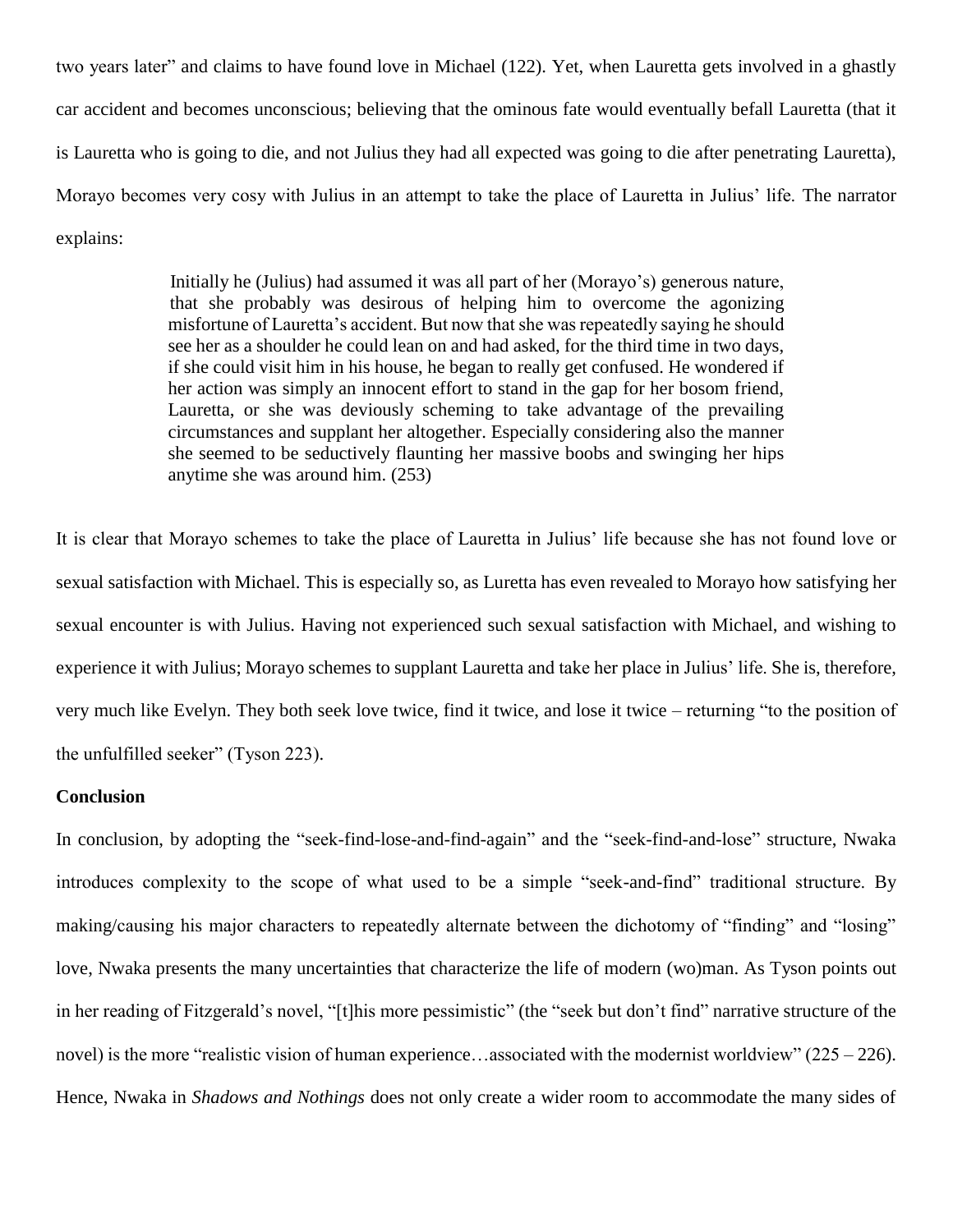realities that characterize the modernist age, but also successfully aligns himself with other modernist writers who are critical of traditional models and would completely avoid a dogmatic adherence to its narrative structure.

Yet, Lukacs holds that in a modernist work "technique could enhance the depiction projected…It may assist in building the world of the subject and revealing 'the complexity of his relations with his own past, present and even future experience" (quoted in Richa Bajaj 86). He then adds that: "modernist writing underpins and exaggerates the crisis of living to the extent that it turns into its opposite – making the crisis undefeatable and the individual suffering desirable" (Bajaj 87). What Lukacs points out is how form and content are interwoven. It is how form determines content and vice-versa. Thus, modernist writers do not just adopt a formal structure of narrative for the fun of it. They do so as a means of depicting the complex existence and relations as well as the crisis of living in a modernist age. This is particularly true of Nwaka in relation to his narrative under consideration. He transgresses and transforms the traditional "seek-and-find" structure into one in which his characters alternate repeatedly between "finding and losing" as a way of highlighting the complex existence and relations of his characters as well as their crisis of living in a modernist age. This complex existence and crisis of living is palpable in the lives of all the major characters of Nwaka's narrative. At every point, there is always something to punctuate their happiness or seeming achievement or progress; there is always an obstacle in the wheel of progress of their wish-fulfillment – a shadow that makes their lives incomplete or that lurks around to sour their happiness. For instance, the myth surrounding the misfortunes that befall Lauretta is the sour grape in the seeming wealth, comfort, and success of Lauretta's father and mother. It is this phenomenon that cast a shadow on their wealth, comfort, and happiness - making everything they have achieved to want to amount to nothing. Also, Fabian and Evelyn's mothers are the obstacles and shadows that turn Julius' and Evelyn's exciting romantic relationship into becoming nothing. Evelyn herself is the shadow that lurks around to sour the exciting romantic relationship between Julius and Lauretta. In fact, she almost succeeds in ensuring that the relationship amounts to nothing. Moreover, in relation to Evelyn herself, her inability to get Julius back (Julius himself and Julius Junior who she had hope to give birth to but which she loses) will always cast a shadow on her seeming success of becoming a Canadian citizen, thereby making her success to amount to nothing.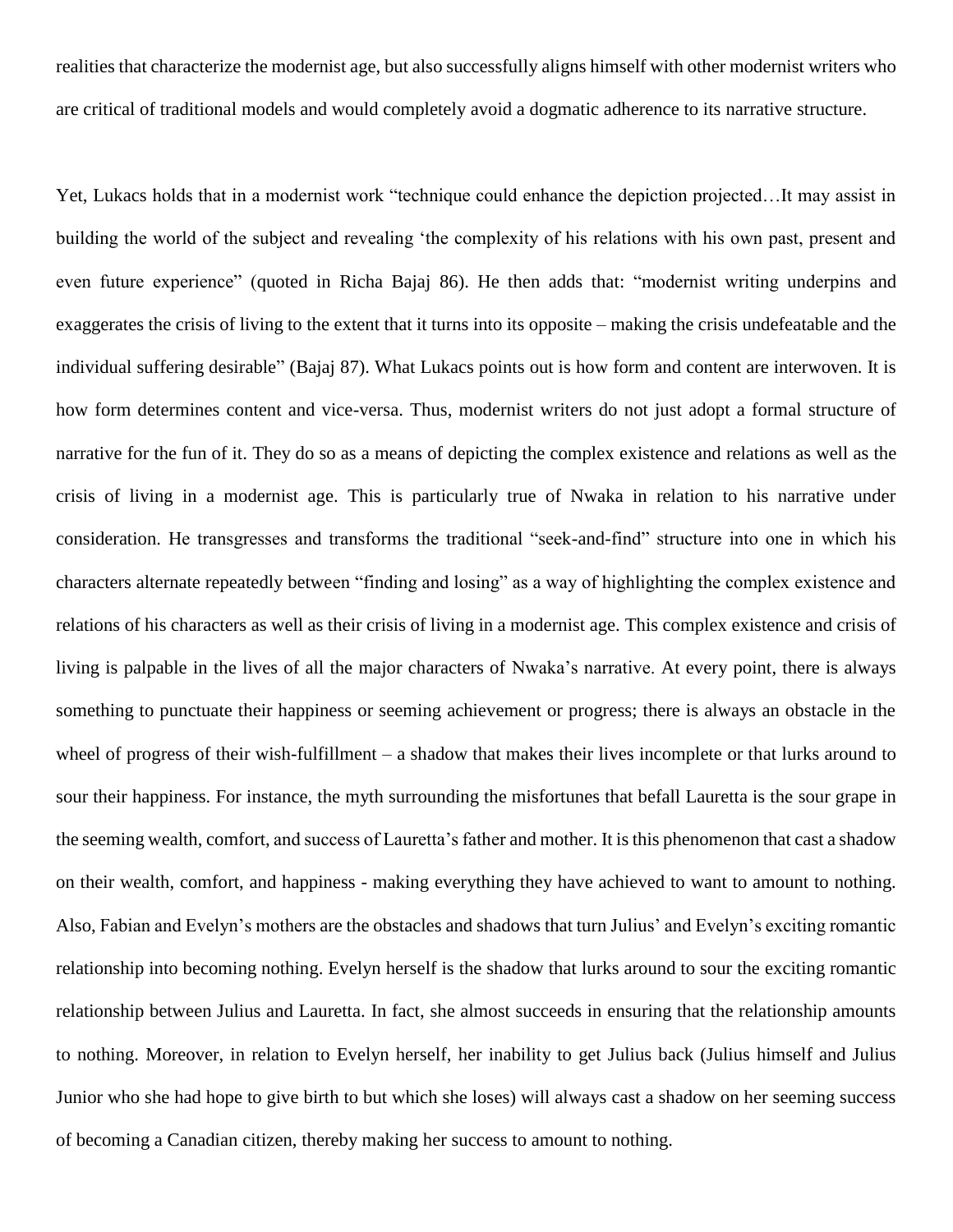Even with the wedding of Lauretta and Julius two weeks away at the end of Nwaka's narrative, which on the face value signifies a happy ending; lurking in the shadows to sour their happiness in marriage is Funke and Morayo, who in their bid to experience the sexual nirvana that Lauretta has related to them are desirous of Julius tasting their own "honey pot" (162). Thus, while Nwaka's novel (through Julius as a mouthpiece) suggests that the "shadows that are really nothing" (250) are the myths surrounding the misfortunes that befall Lauretta, the crisis in the lives of all the major characters appears to suggest otherwise. It is evidently against this background of the crisis in the lives of all the major characters that "Shadows and Nothings" become metaphors of the uncertainties that characterize the life of modern (wo)man. It is significant that towards the end of Nwaka's narrative, in the epilogue, Evelyn laments "O how cruel could fate be!..Now I am empty and lonely. Thrown into a life of desolation and hopelessness…Such has become my destiny. An endless pursuit of shadows" (260 – 261). Evelyn's lamentation is a graphic representation of the life of modern (wo)man as depicted in modernist works. It is a representation of the angst that characterizes modernist narratives. The fate and destiny of modern (wo)man is not just cruel, it is also desolate and hopeless and an endless pursuit of shadows (*Shadows and Nothings* 260 – 261). It is, therefore, not surprising that Nwaka would transform Todorov's traditional "seek-and-find" structure into one in which his major characters repeatedly alternate between the dichotomy of "finding" and "losing" so as to depict the complex existence and relations of modern (wo)man as well as her/his crisis of living – a crisis of living in which s/he is defeated in advance, and which is inescapable.

## **Works Cited**

Appiah, Anthony. "Structuralist Criticism and African Fiction: An Analytic Critique" *African American Review,* 50. 4 (Winter 2017): 657 – 666.

Bajaj, Richa. "Lukacs and Muktibodh on Modernism in the Twentieth Century" *Social Scientist,* 45. 11/12 (November – December 2017): 85 – 95.

Blamires, Harry. *A History of Literary Criticism.* London: The Macmillan Press Ltd., 1991.